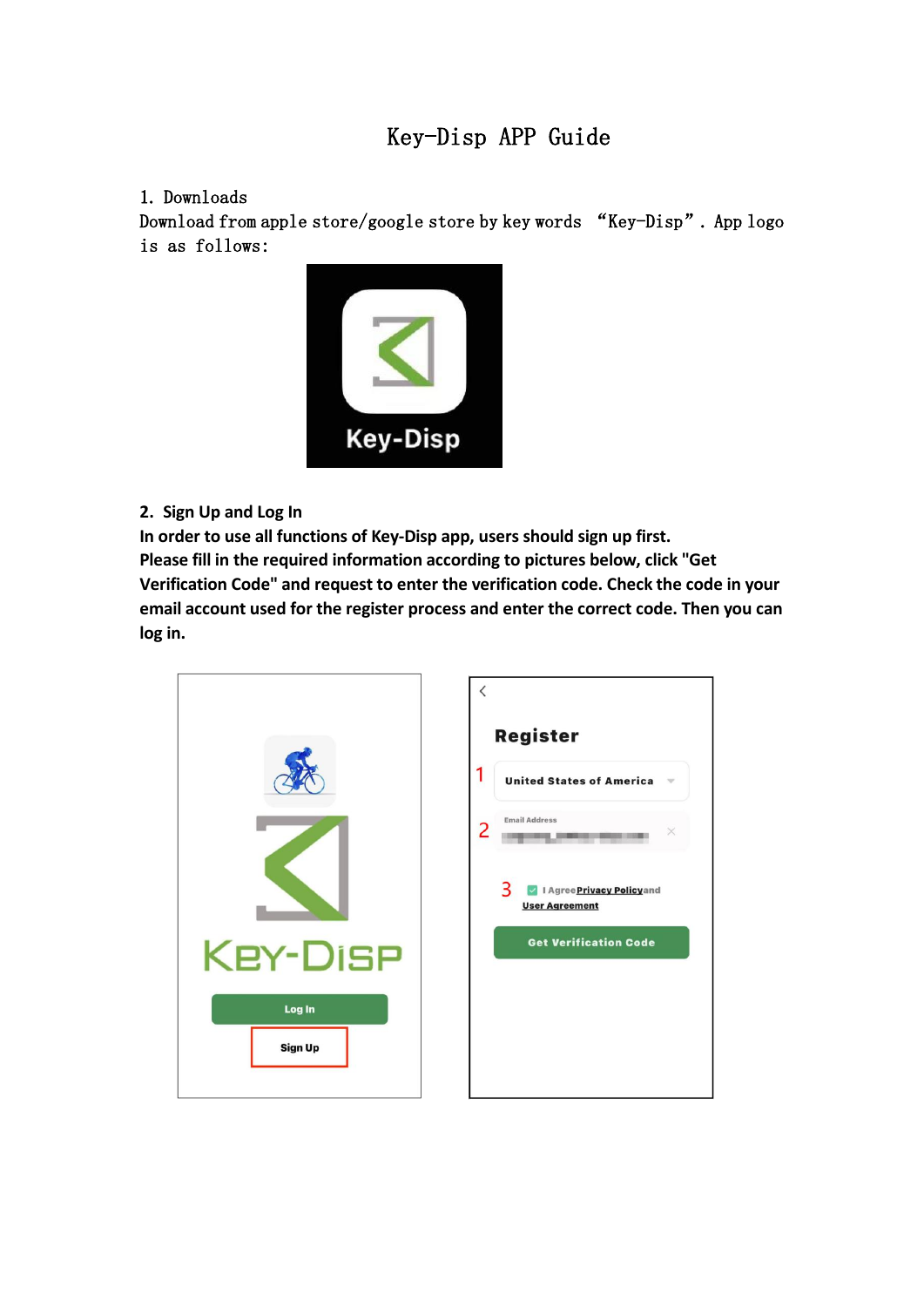

## 3. App connection

App must communicate with the ebike system to realize all its functions. When display is on, Add Device  $\rightarrow$  Add  $\rightarrow$   $\rightarrow$   $\rightarrow$  Done

|                        |                      |                     | 18:12 Q <b>D &amp; P</b>                                                         | <b>* 四 当1 65 ·</b> |
|------------------------|----------------------|---------------------|----------------------------------------------------------------------------------|--------------------|
| Key-Disp               |                      | $\,<\,$             | <b>Add Device</b>                                                                | e                  |
| Drive your excitement. |                      |                     | Searching for nearby devices. Make sure your device<br>has entered pairing mode. |                    |
|                        |                      | die                 | <b>Discovering devices</b>                                                       | Add                |
|                        |                      |                     | <b>Add Manually</b>                                                              |                    |
|                        |                      | Electric<br>bicycle |                                                                                  |                    |
|                        |                      | (BLE)               |                                                                                  |                    |
| <b>Add Device</b>      |                      |                     |                                                                                  |                    |
|                        |                      |                     |                                                                                  |                    |
| Home                   | $\circledcirc$<br>Me |                     |                                                                                  |                    |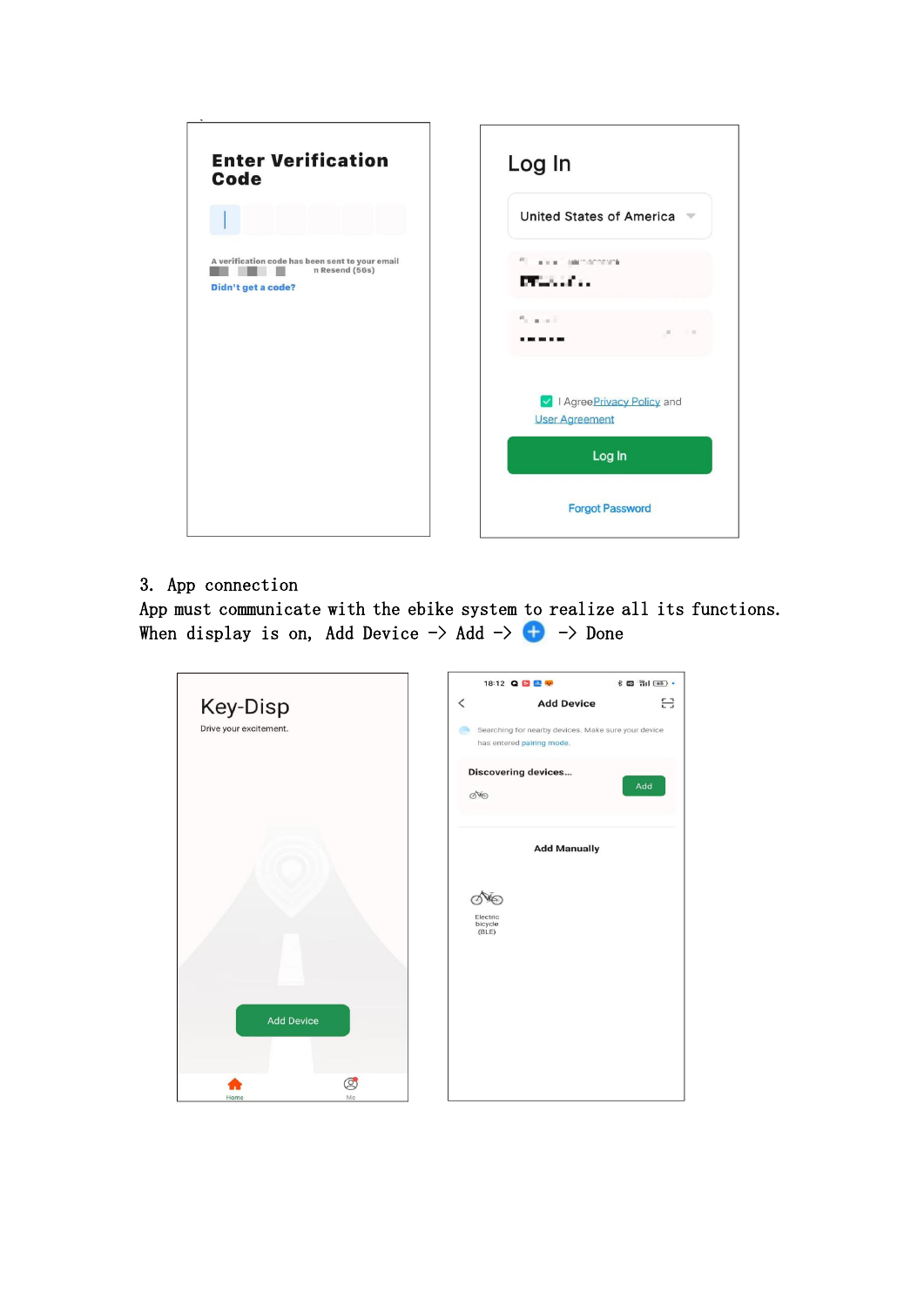

## 4.App operations & indication info

Bluetooth connection icon, battery power, speed, trip distance, riding time and ODO. The app can be operated to control the headlight status of the whole bike and switch the assist levels on the display.

| $\odot$<br>KD986-A277Nxx01C ●                                                               | $\langle$ |                              | <b>More</b> |
|---------------------------------------------------------------------------------------------|-----------|------------------------------|-------------|
| Connected                                                                                   |           |                              |             |
| 96<br>battery<br>(%)<br>percentage                                                          |           | <b>Equipment information</b> |             |
| speed (km/h)                                                                                |           | speed limit                  | 25km/h >    |
| ≣D<br>level1<br>╊<br>light                                                                  |           | wheel_setting                | $20$ $>$    |
| ridetime<br>total mileage<br>single<br>mileage<br>(rriiri)<br>(krn)<br>(km)<br>10<br>0<br>0 |           |                              |             |
| <b>Quick Control</b><br>More >                                                              |           |                              |             |
| <b>Unit Set</b>                                                                             |           |                              |             |
| <b>Riding Record</b>                                                                        |           |                              |             |
| No cycling record<br>Start your first ride.                                                 |           |                              |             |
| <b>Functions</b>                                                                            |           |                              |             |
| Navigation<br>Vehicle Info                                                                  |           |                              |             |
| $\circledcirc$                                                                              |           |                              |             |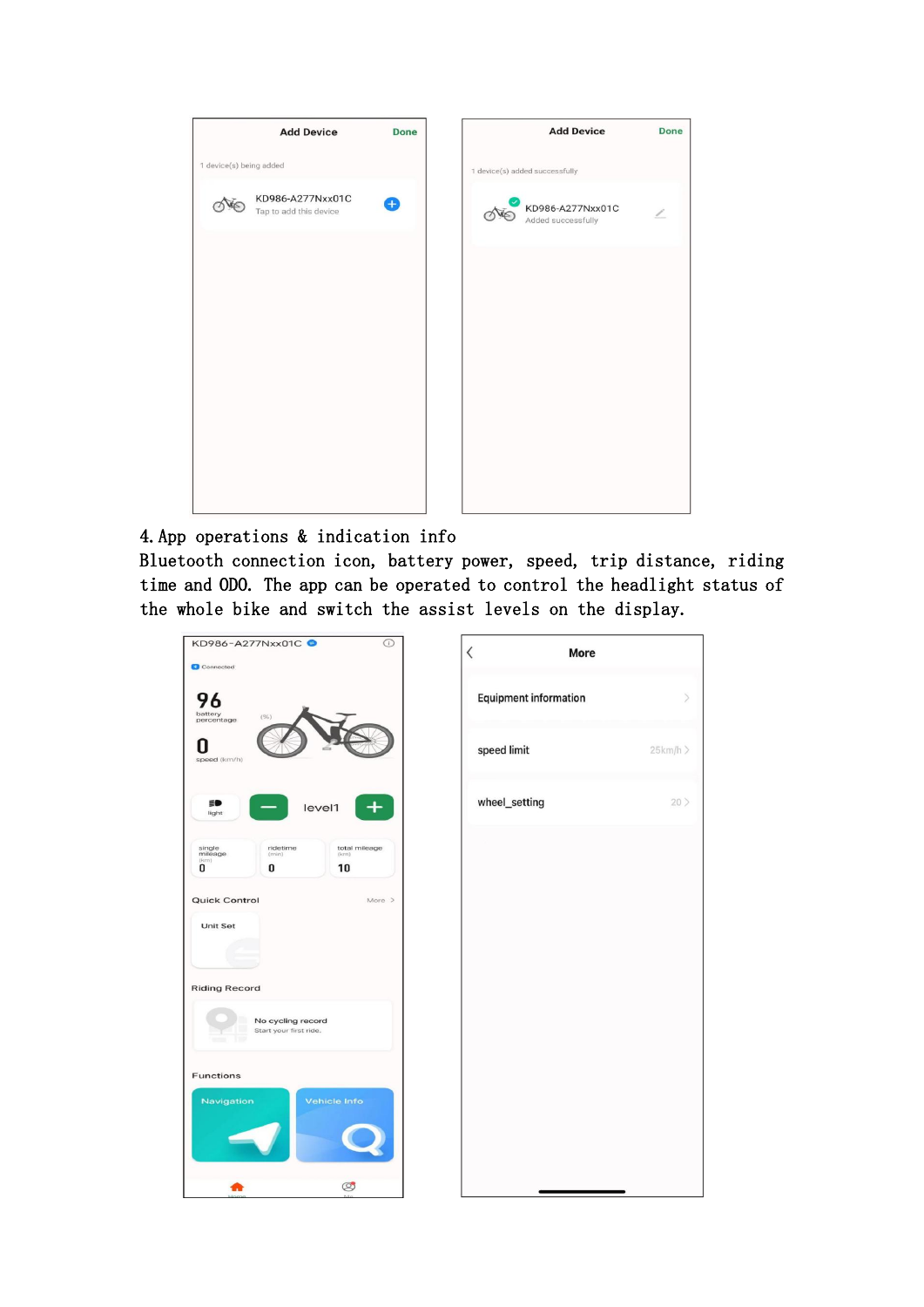5.Fast operations: unit set (metric vs imperial), speed limit set, wheel size set.

Remarks: if display complies with new EN standard, wheel size and speed limit are not settable on either display side or app side.

| KD716-NXX04Q @                    |                   | $\odot$               | $\overline{\left\langle \right\rangle }$<br>More |            | $\overline{\left\langle \right\rangle }$<br><b>More</b> |        |
|-----------------------------------|-------------------|-----------------------|--------------------------------------------------|------------|---------------------------------------------------------|--------|
| ED<br>light                       | level1            |                       | <b>Equipment information</b>                     | ×.         | <b>Equipment information</b>                            |        |
| single mileage<br>(km)            | ridetime<br>(min) | total mileage<br>(km) | speed limit                                      | $25km/h$ > | speed limit                                             | 25km/h |
| O                                 | 0                 | 0                     | wheel_setting                                    | 20         | wheel_setting                                           | 20     |
| <b>Quick Control</b>              |                   | $More$ $>$            |                                                  |            |                                                         |        |
| <b>Inductive</b><br><b>Unlock</b> | <b>Unit Set</b>   |                       | speed limit                                      |            | wheel_setting                                           |        |
| km                                | Unit Set          | 0                     | 20                                               |            | 26<br>∢                                                 | Þ      |
| mile                              |                   | $\sim$                |                                                  |            |                                                         |        |
| Cancel<br>Home                    |                   | Save<br>Me            | Cancel                                           | Save       | Cancel                                                  | Save   |

#### 6.Map navigation, Vehicle check-up

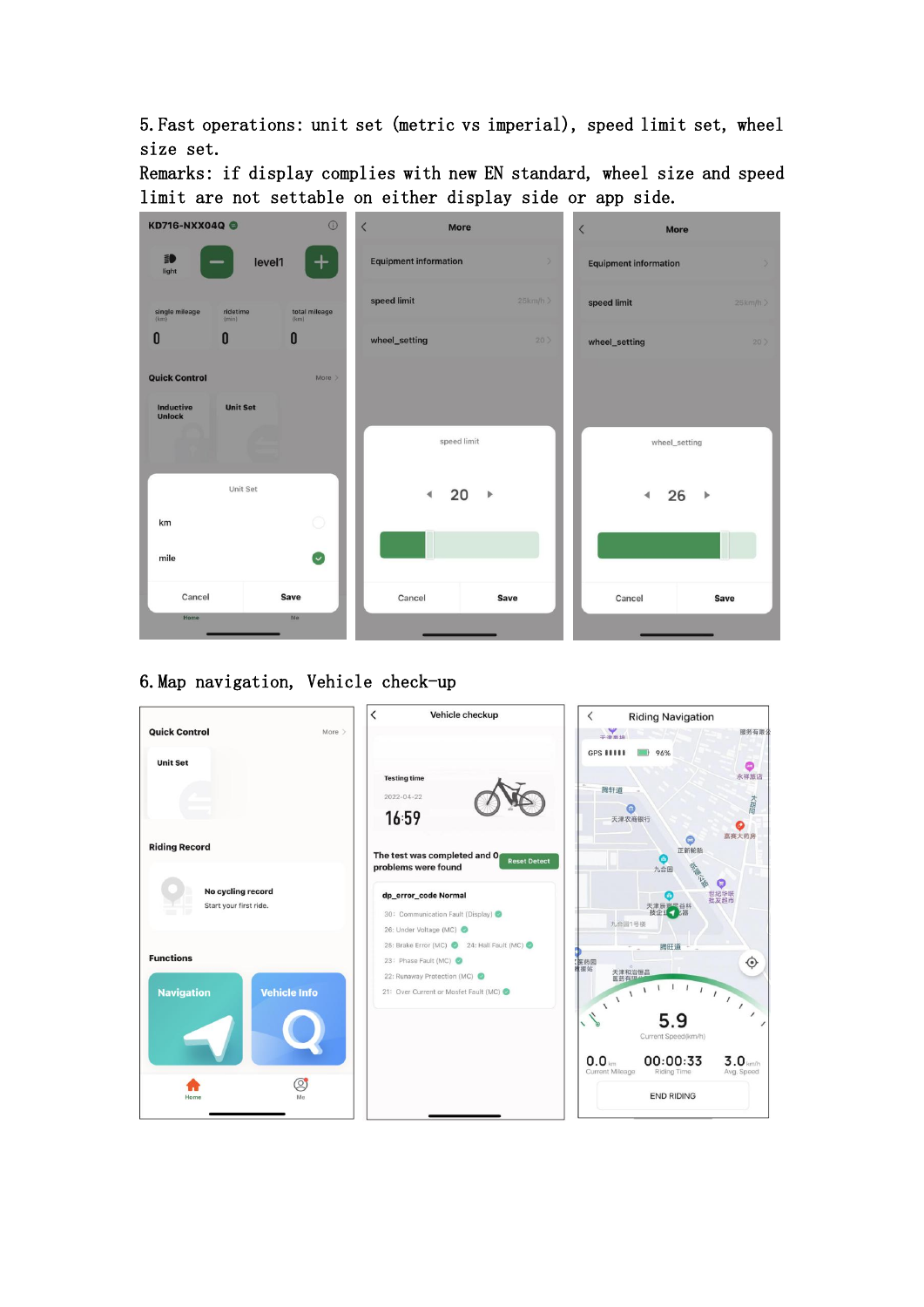7. Riding record: if single trip distance is  $> 0$ . 1km, the riding record will be saved



8. Help and guide: click the icon to view FAQ and feedback.

| 8 €                                                         | $\overline{\phantom{0}}$<br>Help & FeedbackMy feedback |
|-------------------------------------------------------------|--------------------------------------------------------|
|                                                             | Q Enter your questions                                 |
| Tap to Set Nickname<br>⋖<br>$\mathcal{L}$<br>86-13920582120 | Most Asked                                             |
|                                                             | My Devices<br>App use issues                           |
| More Devices<br>$\rightarrow$                               |                                                        |
|                                                             | <b>FAQ</b>                                             |
| Message Center<br>囙<br>$\bullet$ $>$                        |                                                        |
| (?) FAQ & Feedback<br>$\mathcal{P}$                         |                                                        |
|                                                             |                                                        |
|                                                             |                                                        |
|                                                             |                                                        |
|                                                             |                                                        |
|                                                             |                                                        |
|                                                             |                                                        |
|                                                             |                                                        |
| Ξ<br>싮                                                      | Feedback / Suggestions                                 |
| Home<br>Me                                                  |                                                        |